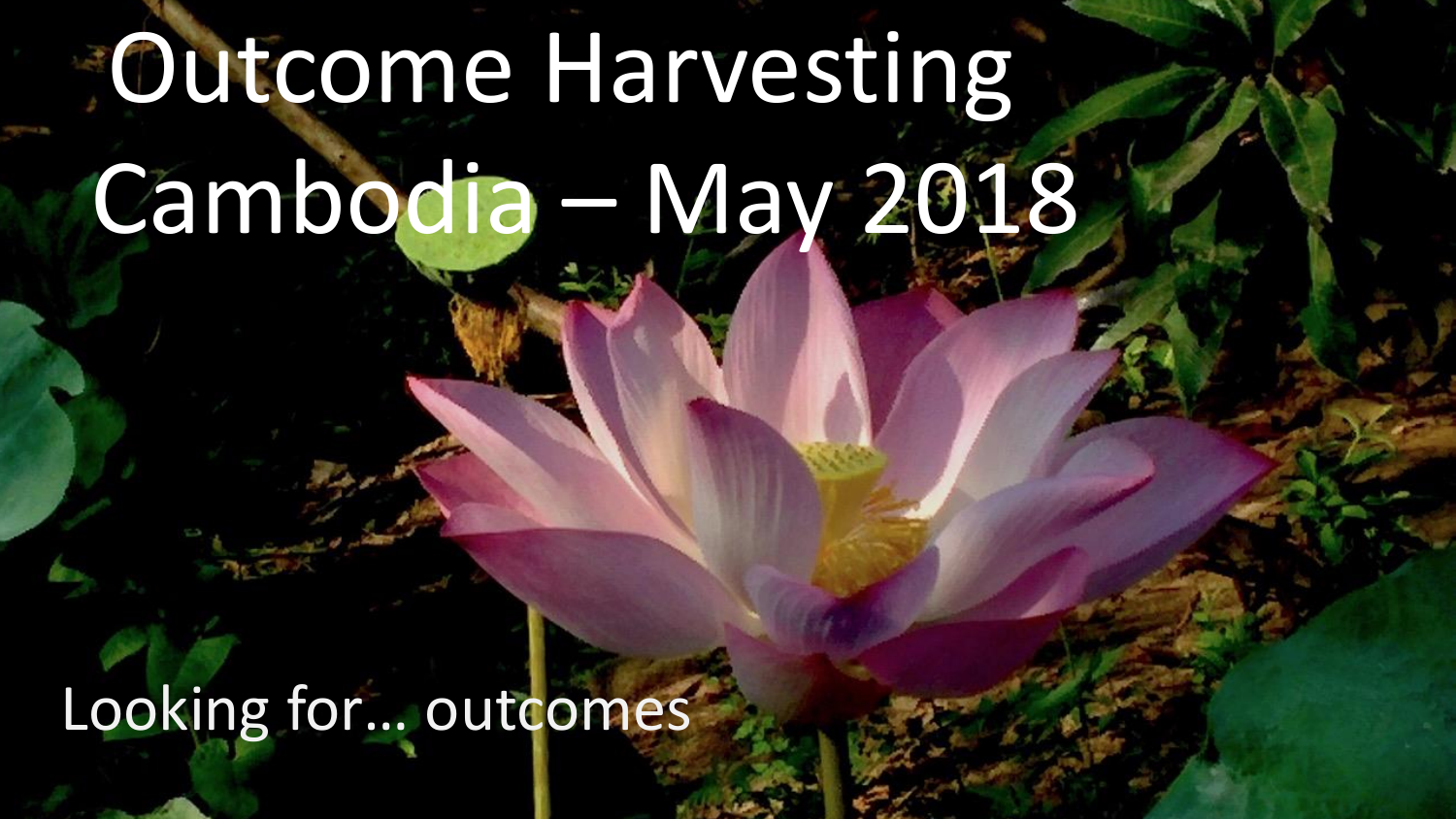

To find answers… Jeph, Suzanne, and Samnang worked with…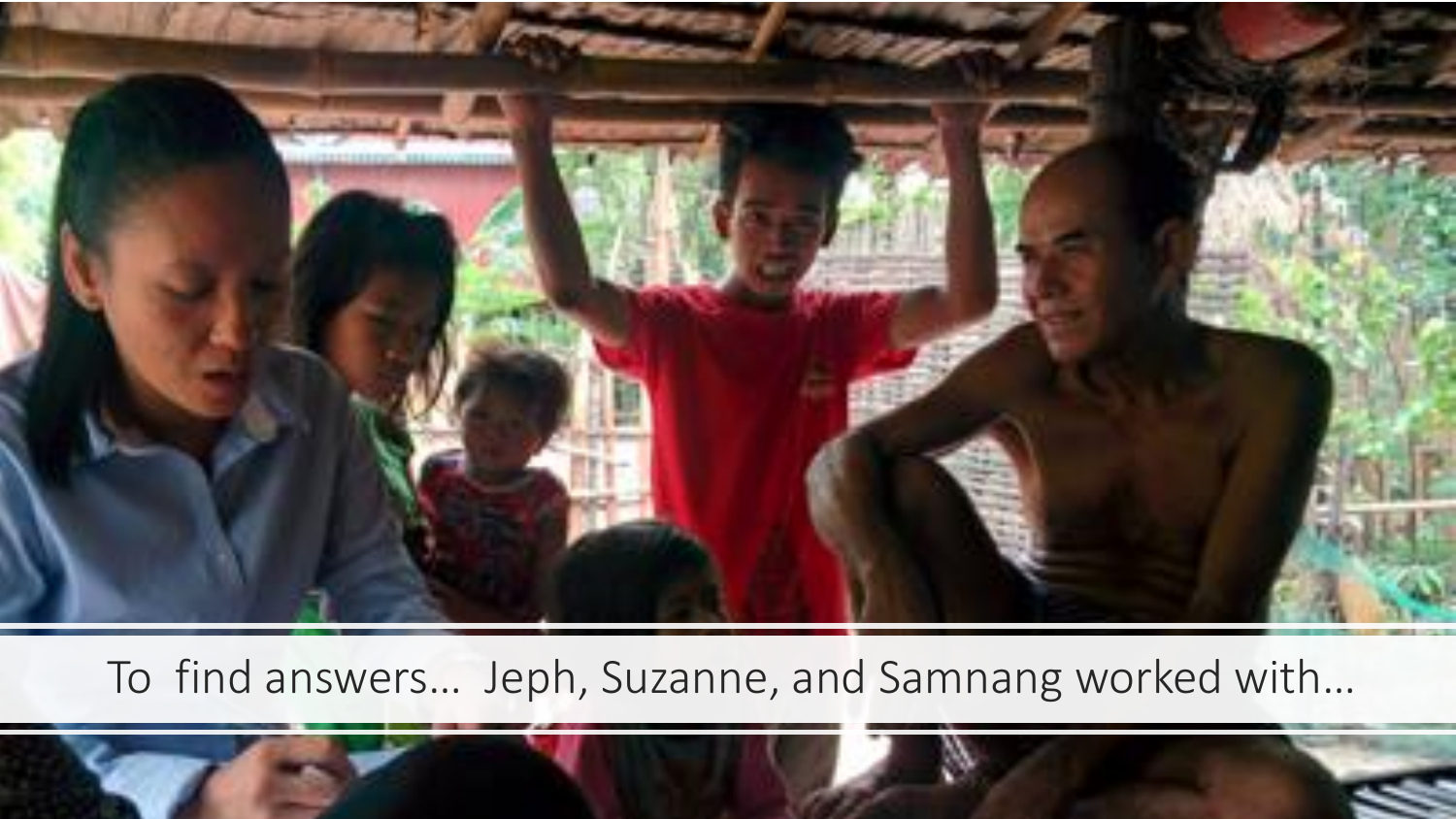a wonderful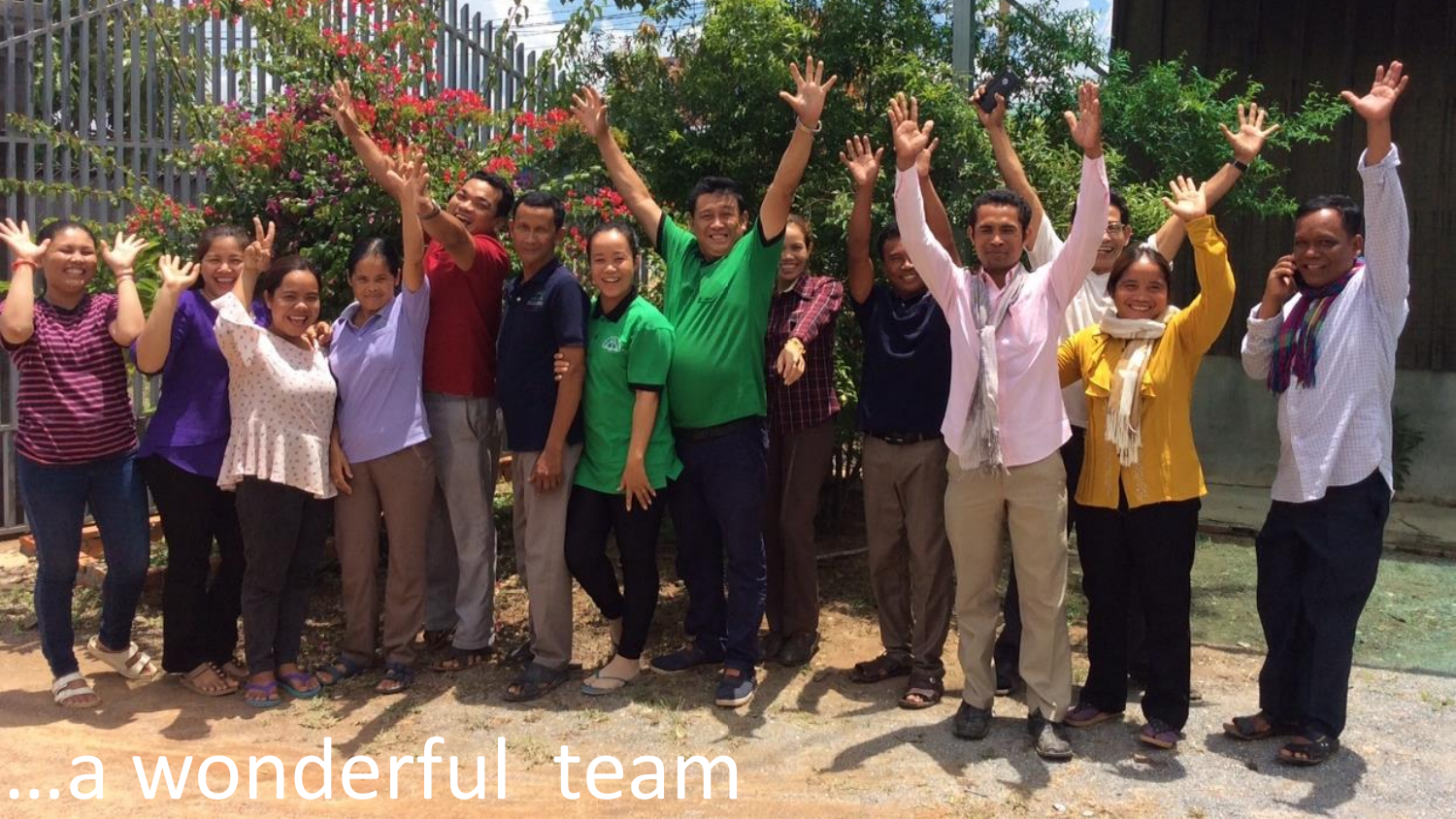We talked with the NGO's 'Boundary Partners'

- Village Leaders
- Village Development Associations
- School Support **Committees**
- Community Development Associations
- Commune Councils

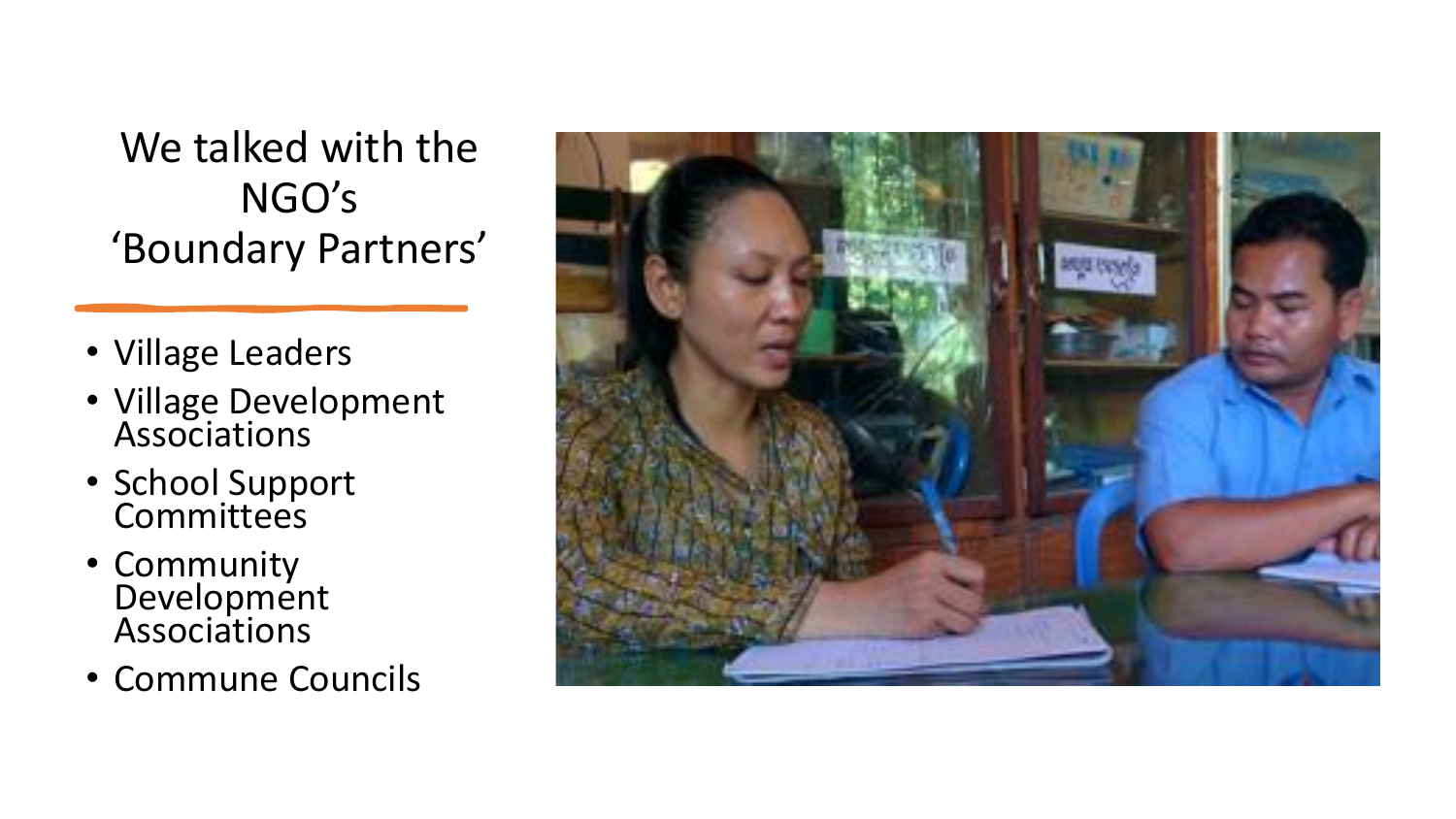## We listened for outcomes

#### Changes in:

- Behaviour
- Attitude
- Relationship
- Policy

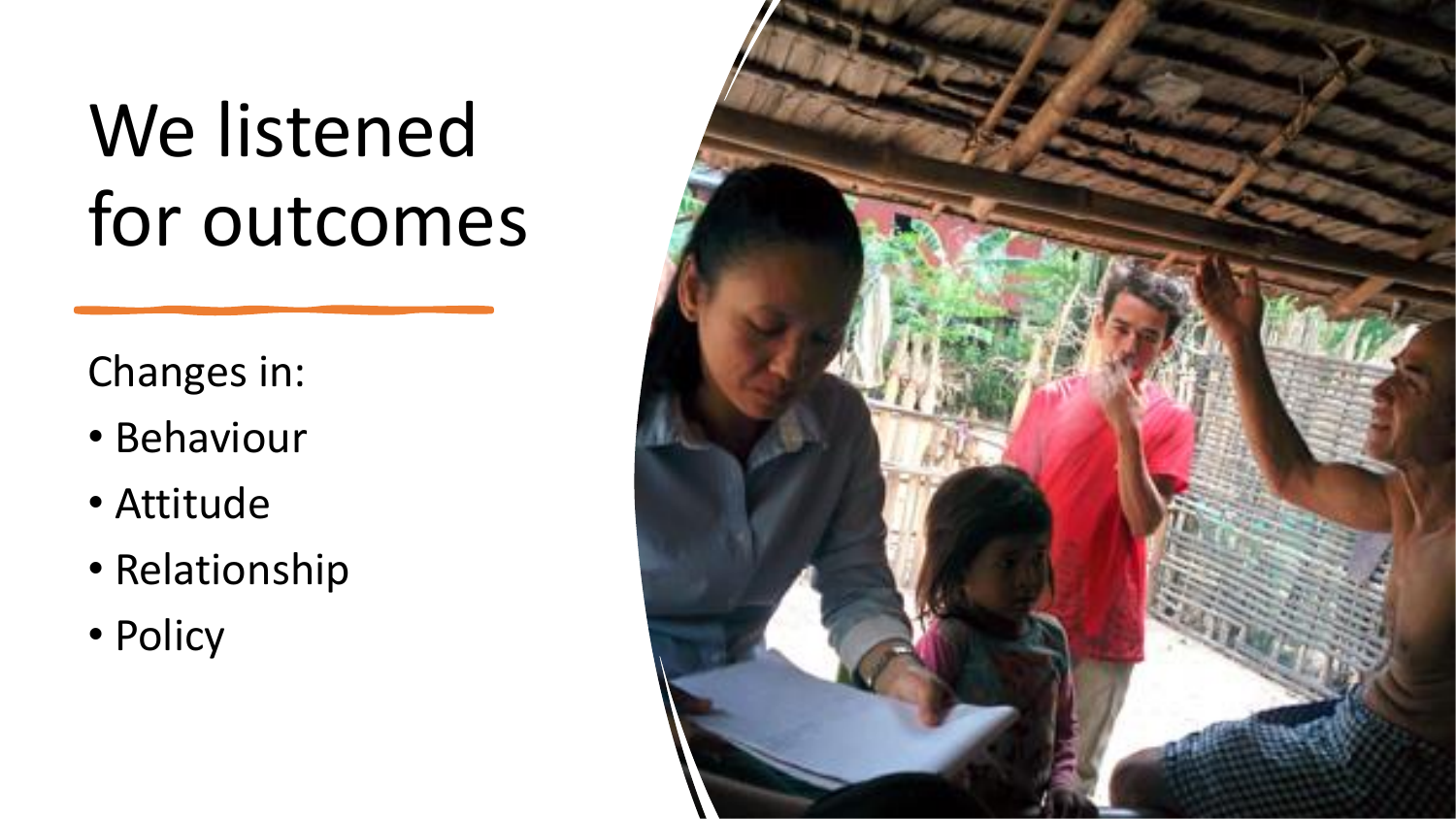## 5 evaluation questions:

- 1. Have the groups the NGO works with changed?
- 2. Is life better in communities?
- 3. What has the NGO done to help?
- 4. What happens if the NGO leaves?
- 5. How does the NGO support its own work?

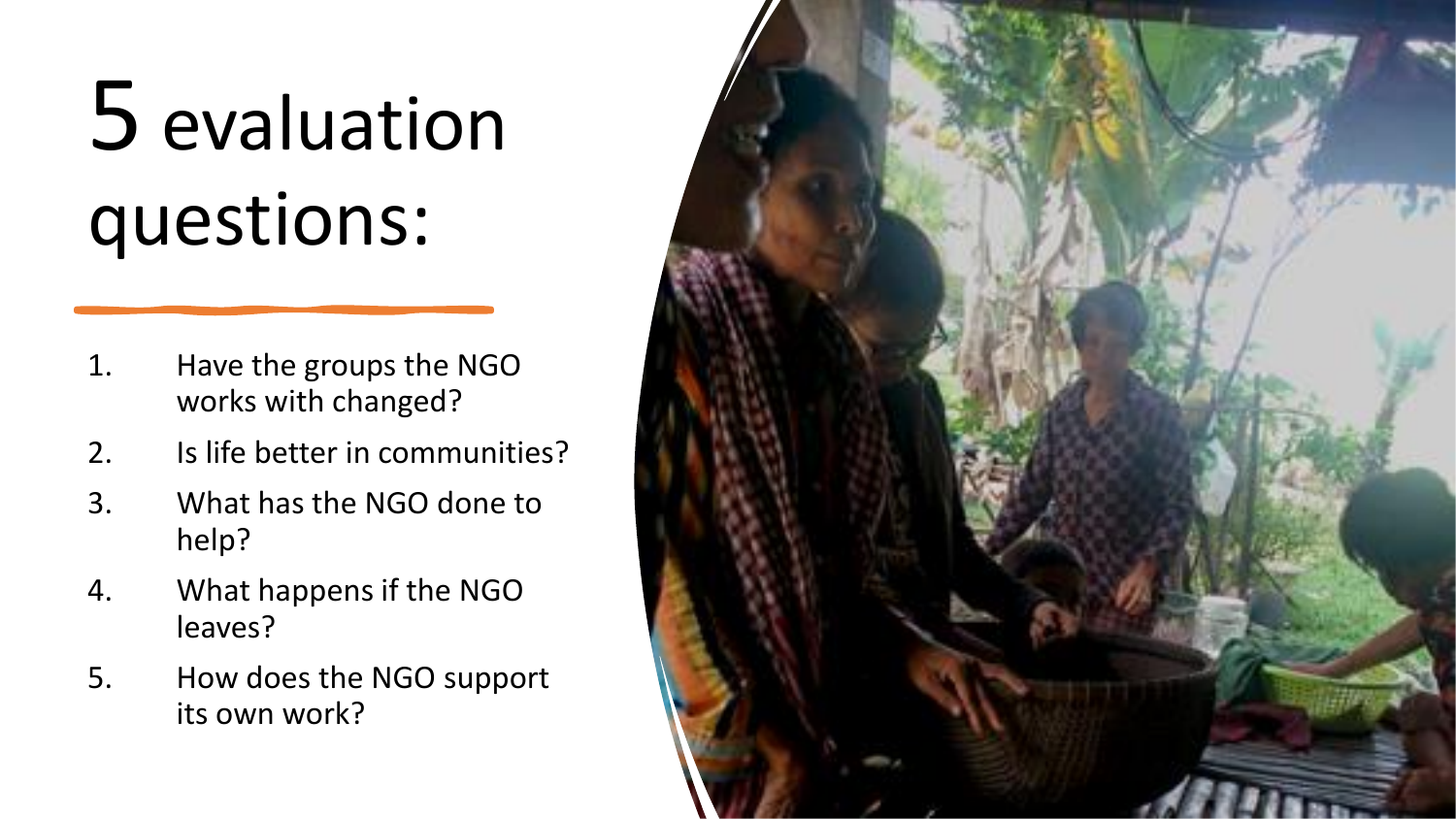#### The collected 'stories' were…

- 1. Transcribed from Khmer
- 2. Excerpts uploaded to Dedoose
- 3. Excerpts themed and coded against our evaluation questions
- 4. 'Pink dolphins' *wonderful and unexpected surprises*
- 5. 'Red flags' *warning signs, deep concern*

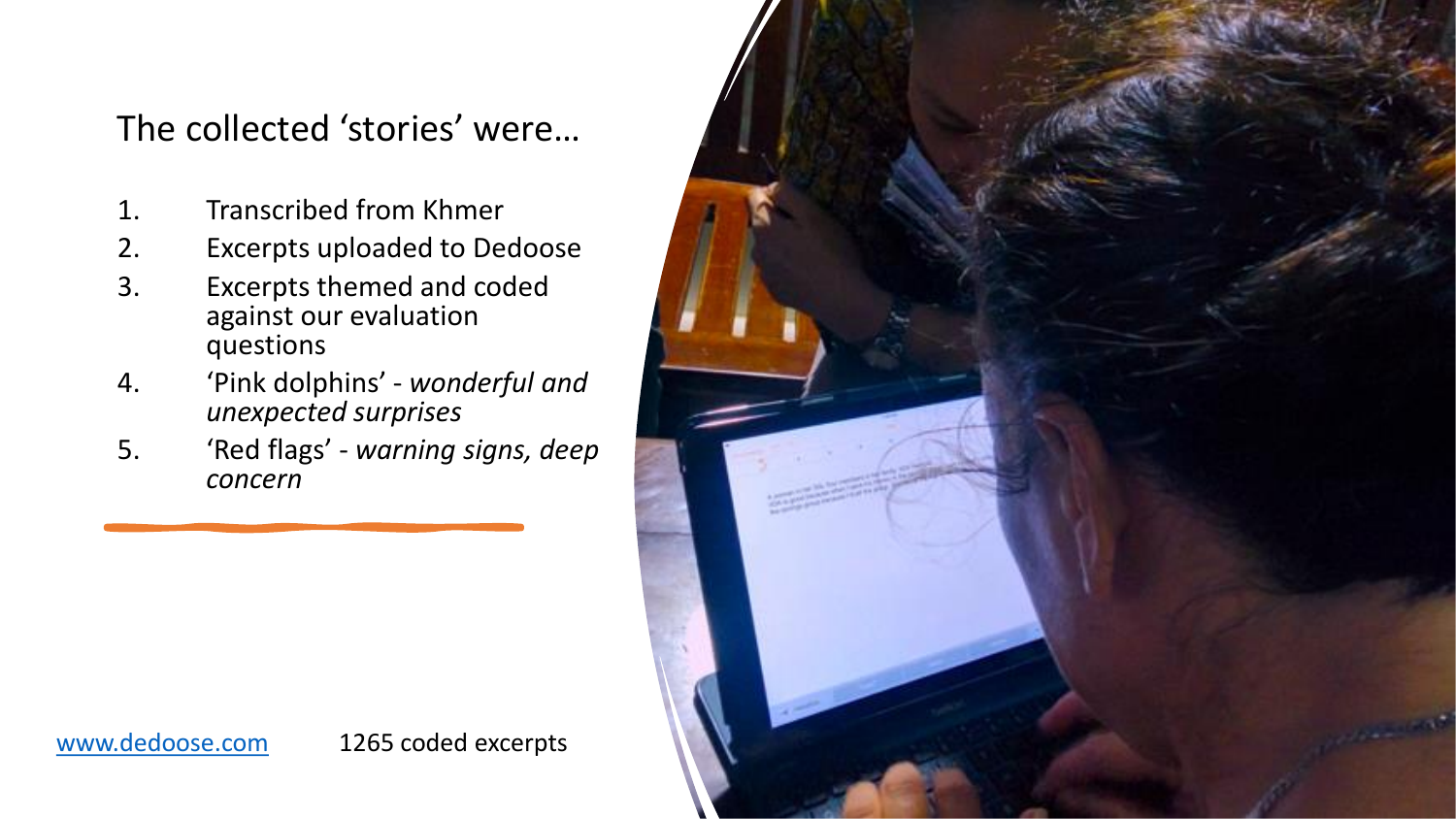

### a new story emerges...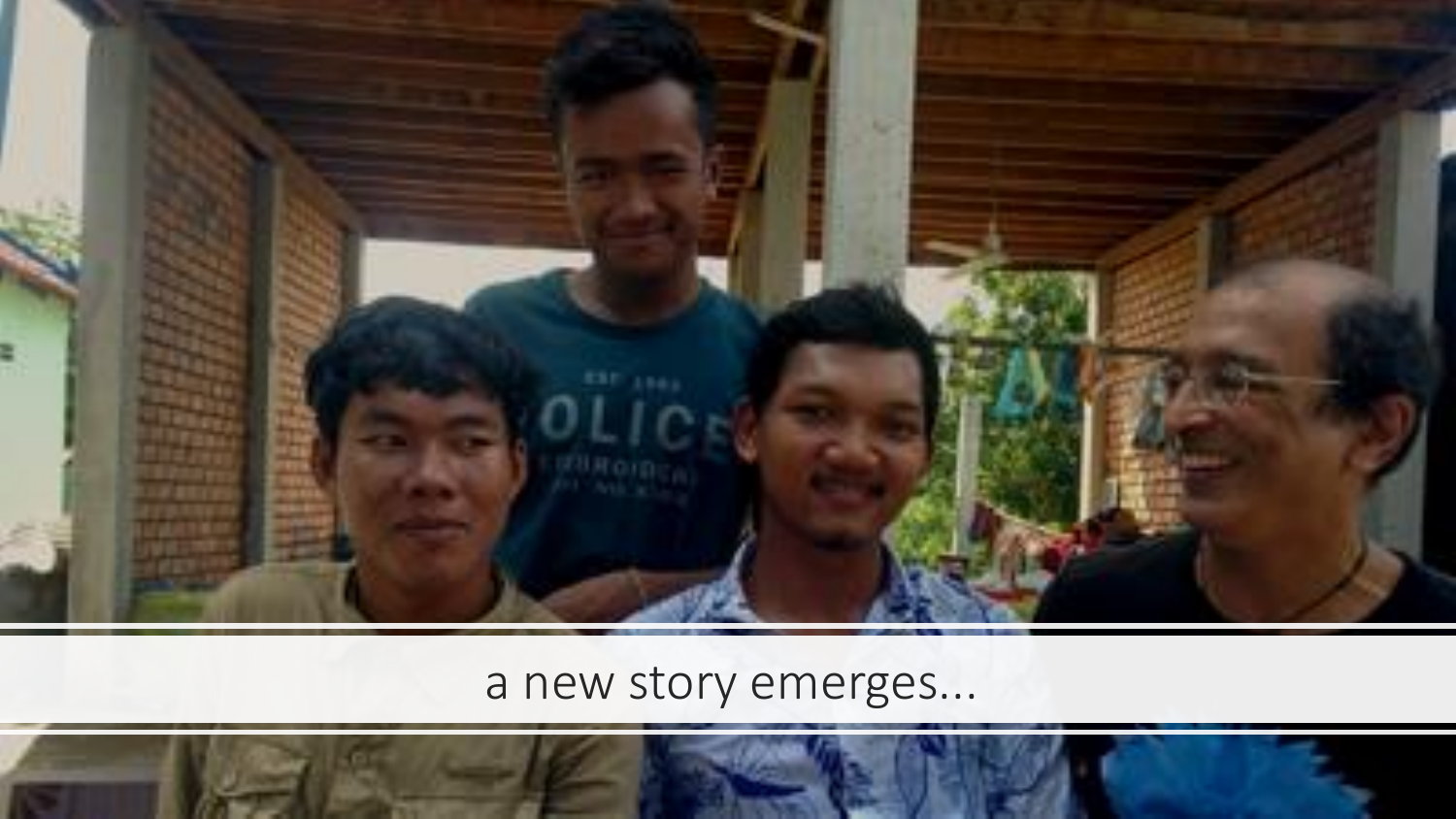#### An extra question about new social dynamics and a changing world

Working life *outside* rural villages… factories, construction work, cities, crossing national borders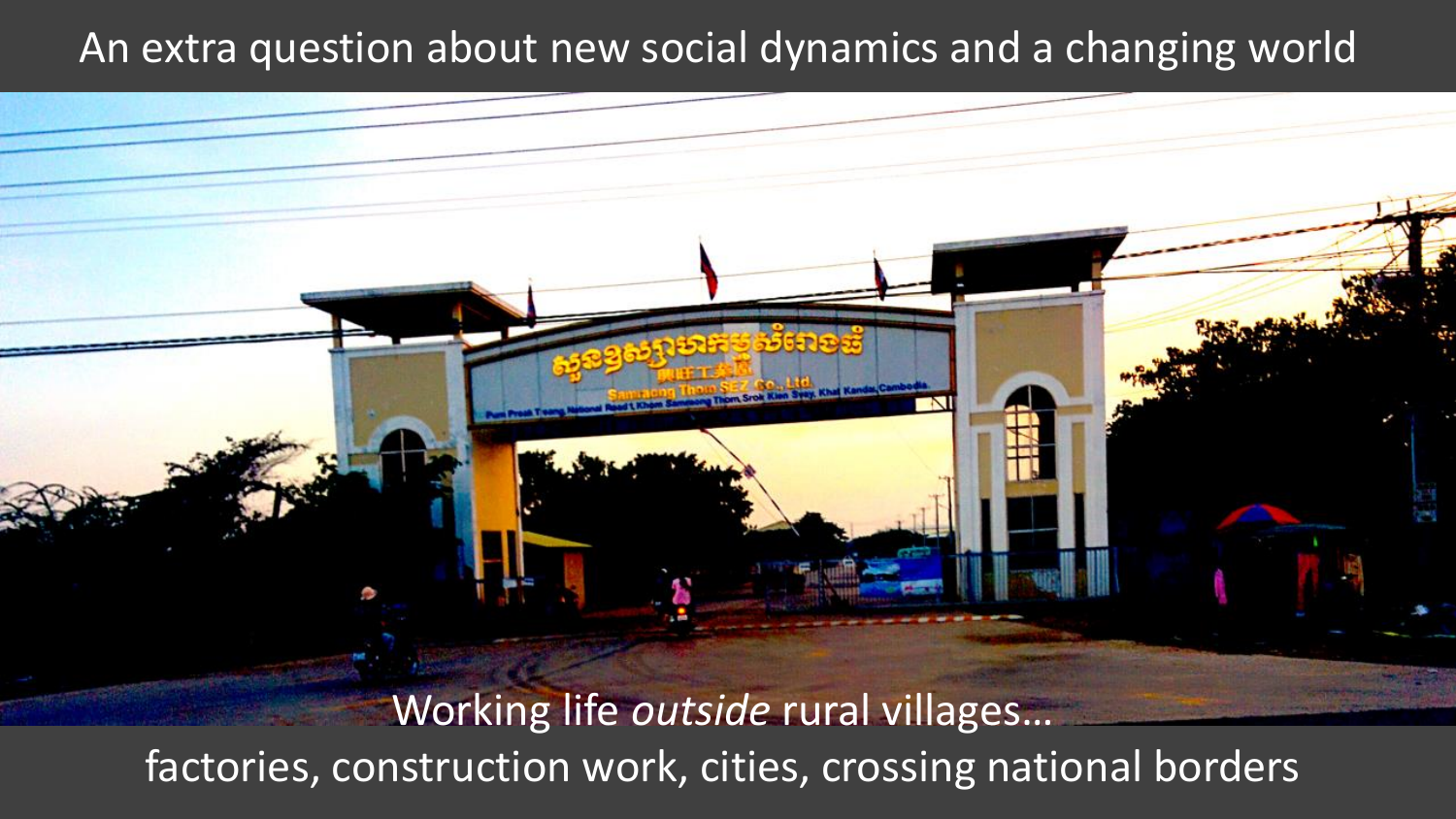### Different dreams…

- From looking after children, cows, home gardens and rice fields… to working in garment and cement factories, driving trucks, and city construction
- Village life is changing weddings, funerals, religious events, elderly raising children, finding laborers for family rice fields, new concrete houses, mortgages and debt